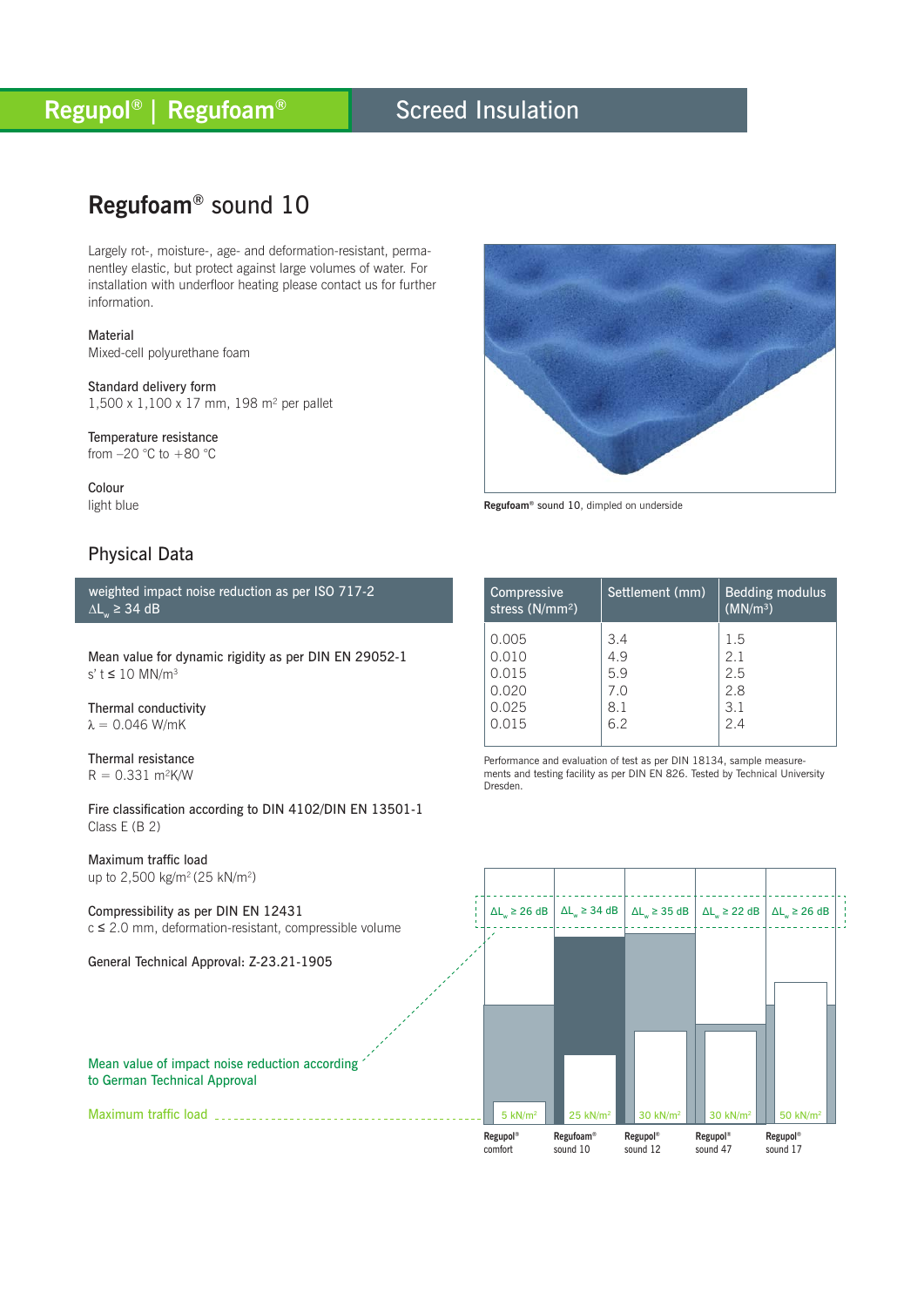### Screed Insulation

### Impact Noise Reduction **Regufoam®** sound 10 as per ISO 10140

Measurement of the impact noise reduction, provided by a floor covering on a solid standard floor under test conditions

Description of the test object

- 140 mm reinforced concrete floor
- 17 mm **Regufoam®** sound 10 screed insulation mat
- $-$  0.2 mm PE-foil
- 95 mm screed
- total thickness 253 mm

Mass per unit area: 204 kg/m<sup>2</sup> Test surface area:  $4.67 \times 4.30 = 20.10 \text{ m}^2$ Volume of test rooms:  $V_e = 64,50$  m<sup>3</sup>,  $\rm V_{E}=58,90~m^{3}$ Air temperature in test rooms:  $1\overline{9}$  °C<br>Water curing: 22 days

Water curing:

#### Impact noise reduction improvement as per ISO 717-2

 $\Delta L_w \ge 35$  dB  $C_{1\Delta} = -12$  dB  $C_{1r} = 1$  dB

The results refer only to the tested structure.



Qualification test for DIN 4109 on 19.12.2013 Publication of the results is authorised by MFPA Leipzig GmbH Hans-Weigel-Straße 2 B 04319 Leipzig Germany Phone +49 (0)341 6582-0 Fax +49 (0)341 6582-135

We will be pleased to send you the complete test report no. PB 4.2/13-445-1 upon request.



| Frequency f | $L_{n,0}$ raw ceiling   | $\Delta L$              |
|-------------|-------------------------|-------------------------|
| Hz          | $\frac{1}{3}$ octave dB | $\frac{1}{3}$ octave dB |
| 100         | 61.6                    | 12.5                    |
| 125         | 65.3                    | 13.7                    |
| 160         | 64.5                    | 16.1                    |
| 200         | 65.0                    | 19.1                    |
| 250         | 64.9                    | 21.9                    |
| 315         | 66.3                    | 24.8                    |
| 400         | 67.2                    | 28.3                    |
| 500         | 67.2                    | 31.3                    |
| 630         | 67.7                    | 34.2                    |
| 800         | 68.8                    | 35.5                    |
| 1,000       | 68.9                    | 37.8                    |
| 1,250       | 69.2                    | 40.7                    |
| 1,600       | 69.5                    | 44.6                    |
| 2,000       | 69.9                    | 48.5                    |
| 2,500       | 70.4                    | 53.6                    |
| 3,150       | 71.8                    | 59.5                    |

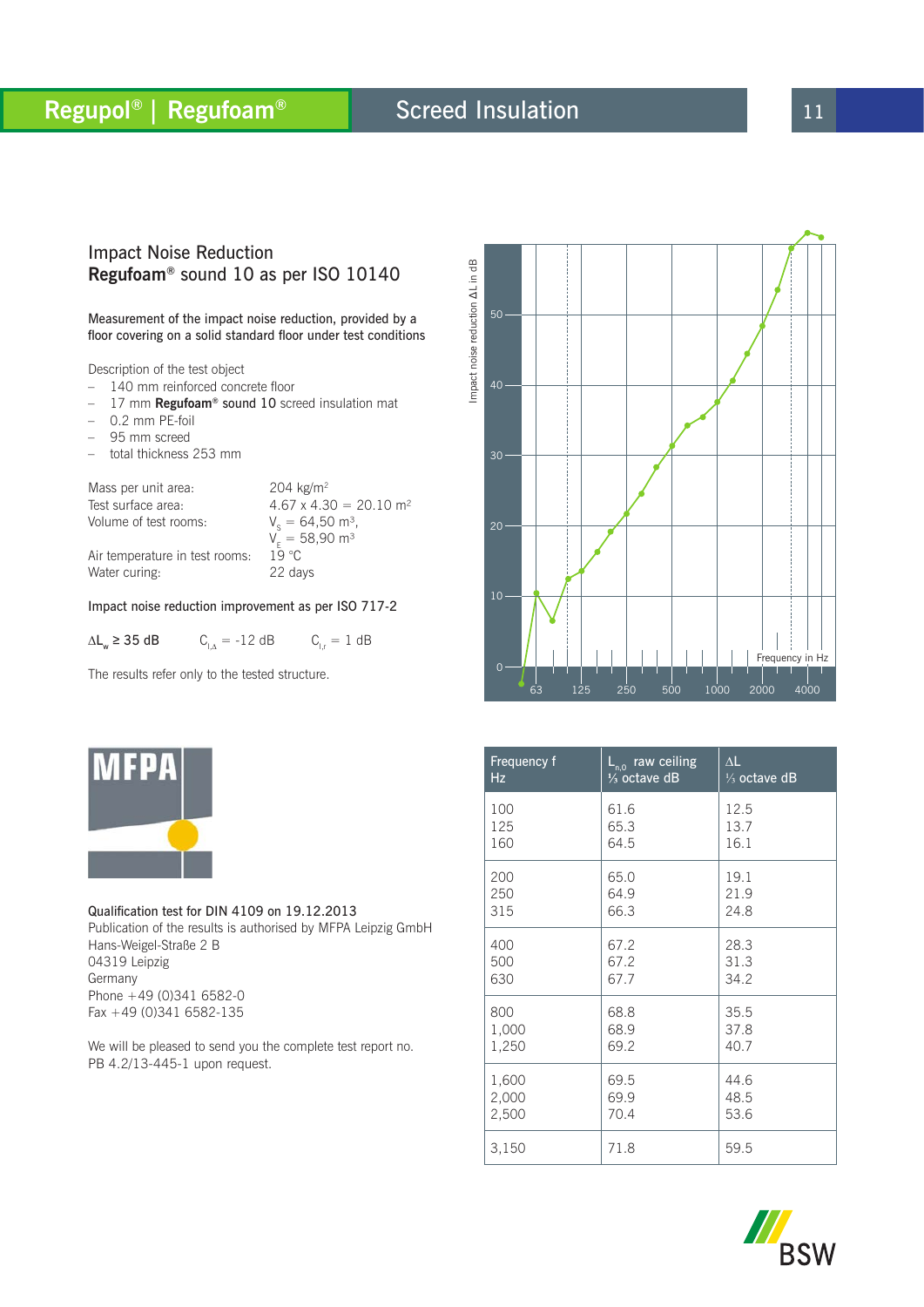### Screed Insulation

## **Regupol®** sound 12

Largely age-resistant, permanently elastic. The material must be carefully and permanently protected against moisture during transport, storage, processing and use. Wet material may not be used.

**Material** PU-bonded elastomers

Standard delivery form 1,200 x 1,000 x 17 mm, 60 m² per pallet

Temperature resistance from  $-20$  °C to  $+80$  °C

Colour brown-beige, dark particles

Upper side laminated with green aluminum foil.

### Physical Data

weighted impact noise reduction as per ISO 717-2  $\Delta L_{w}$  ≥ 35 dB

Mean value for dynamic rigidity as per DIN EN 29052-1 s'  $t \le 12$  MN/m<sup>3</sup>

Thermal conductivity  $λ = 0.063$  W/mK

Thermal resistance  $R = 0.289$  m<sup>2</sup>K/W

Fire classification according to DIN 4102/DIN EN 13501-1 Class E (B 2)

Maximum traffic load up to 3,000 kg/m2 (30 kN/m2)

Maximum traffic load

Compressibility as per DIN EN 12431  $c \leq 2.0$  mm

General Technical Approval: Z-23.21-1935

European Technical Approval: ETA-15/0727

Mean value of impact noise reduction according to German Technical Approval

No service contracto PART OF BUILDING

**Regupol®** sound 12, dimpled on underside

| Compressive<br>stress (N/mm <sup>2</sup> ) | Settlement (mm) | <b>Bedding modules</b><br>(MN/m <sup>3</sup> ) |
|--------------------------------------------|-----------------|------------------------------------------------|
| 0.005                                      | 2.1             | 2.8                                            |
| 0.010                                      | 3.2             | 3.1                                            |
| 0.020                                      | 4.5             | 4.5                                            |
| 0.025                                      | 49              | 5.1                                            |
| 0.030                                      | 5.3             | 5.7                                            |
| 0.020                                      | 4.7             | 4.3                                            |

Performance and evaluation of test as per DIN 18134, sample measurements and testing facility as per DIN EN 826. Tested by Technical University Dresden.

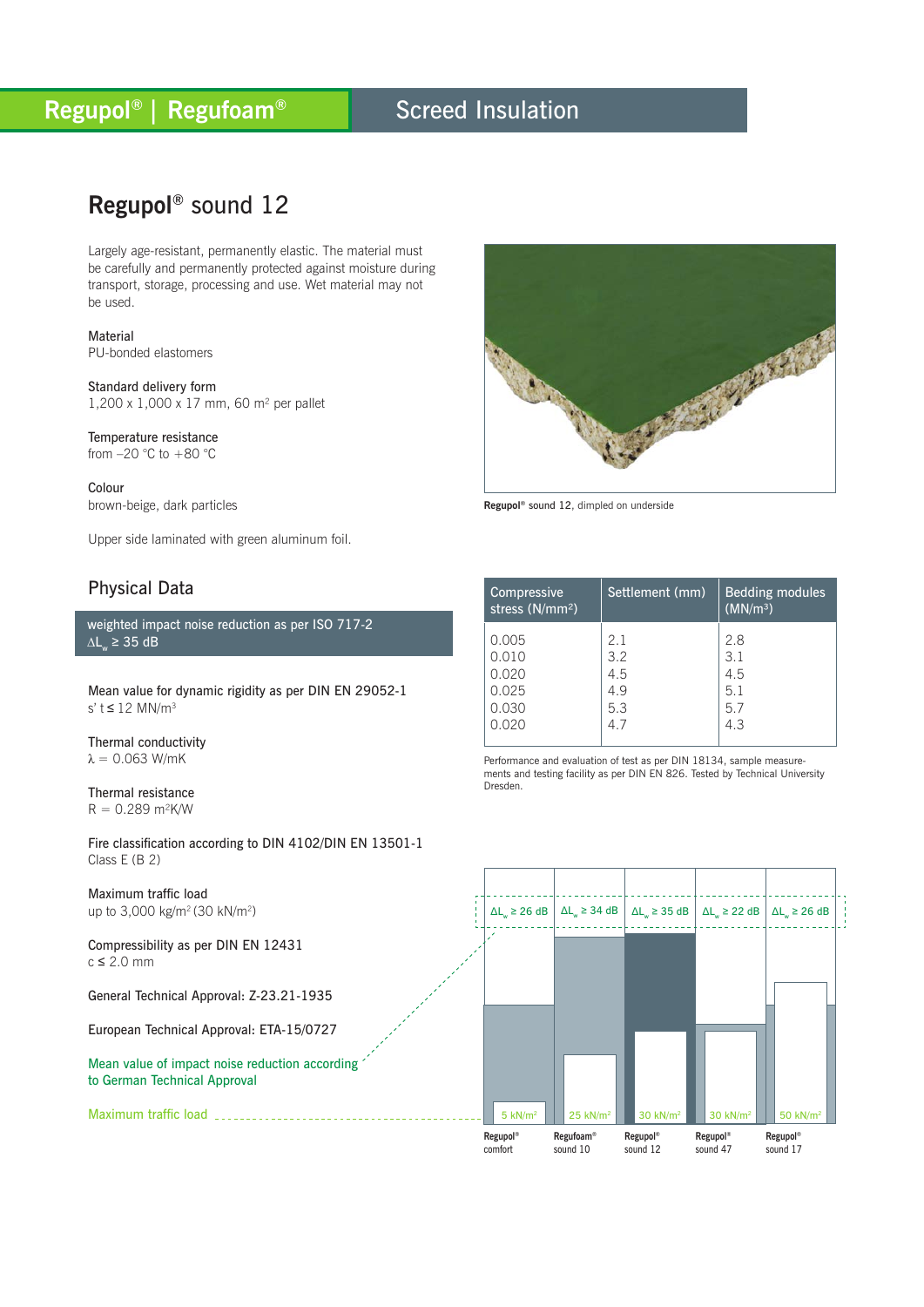# **Regupol<sup>®</sup> | Regufoam® 13 Screed Insulation 13 13**

## Screed Insulation

#### Impact Noise Reduction **Regupol®** sound 12 as per ISO 10140

Measurement of the impact noise reduction, provided by a floor covering on a solid standard floor under test conditions

Description of the test object

- 140 mm reinforced concrete floor
- 17 mm **Regupol®** sound 12 screed insulation mat
- 90 mm screed
- total thickness 247 mm

Mass per unit area:  $185 \text{ kg/m}^2$ Test surface area:  $4.86 \times 5.06 = 24.60 \text{ m}^2$ Volume of test rooms:  $V_e = 78.50$  m<sup>3</sup>,  $V_{E}$  = 70.70 m<sup>3</sup> Air temperature in test rooms:  $1\overline{9}$  °C<br>Water curing: 21 days Water curing:

#### Impact noise reduction improvement as per ISO 717-2

 $\Delta L_w$  ≥ 36 dB  $C_{\perp\Delta}$  = -13 dB  $C_{\perp r}$  = 2 dB

The results refer only to the tested structure.



Qualification test for DIN 4109 on 11.02.2014 Publication of the results is authorised by MFPA Leipzig GmbH Hans-Weigel-Straße 2 B 04319 Leipzig Germany Phone +49 (0)341 6582-0 Fax +49 (0)341 6582-135

We will be pleased to send you the complete test report no. PB 4.2/13-445-3 upon request.



| Frequenz f | $\overline{\mathsf{L}_{n,0}}$ raw ceiling | $\Delta L$              |
|------------|-------------------------------------------|-------------------------|
| Hz         | $\frac{1}{3}$ octave dB                   | $\frac{1}{3}$ octave dB |
| 100        | 63.7                                      | 12.7                    |
| 125        | 67.5                                      | 13.9                    |
| 160        | 65.8                                      | 17.0                    |
| 200        | 66.2                                      | 21.5                    |
| 250        | 67.6                                      | 25.7                    |
| 315        | 67.7                                      | 30.3                    |
| 400        | 67.5                                      | 33.5                    |
| 500        | 68.1                                      | 36.5                    |
| 630        | 68.3                                      | 37.9                    |
| 800        | 68.7                                      | 40.7                    |
| 1,000      | 68.9                                      | 45.3                    |
| 1,250      | 69.0                                      | 50.0                    |
| 1,600      | 71.0                                      | 53.7                    |
| 2,000      | 70.3                                      | 57.0                    |
| 2,500      | 70.5                                      | 60.0                    |
| 3,150      | 70.8                                      | 63.7                    |

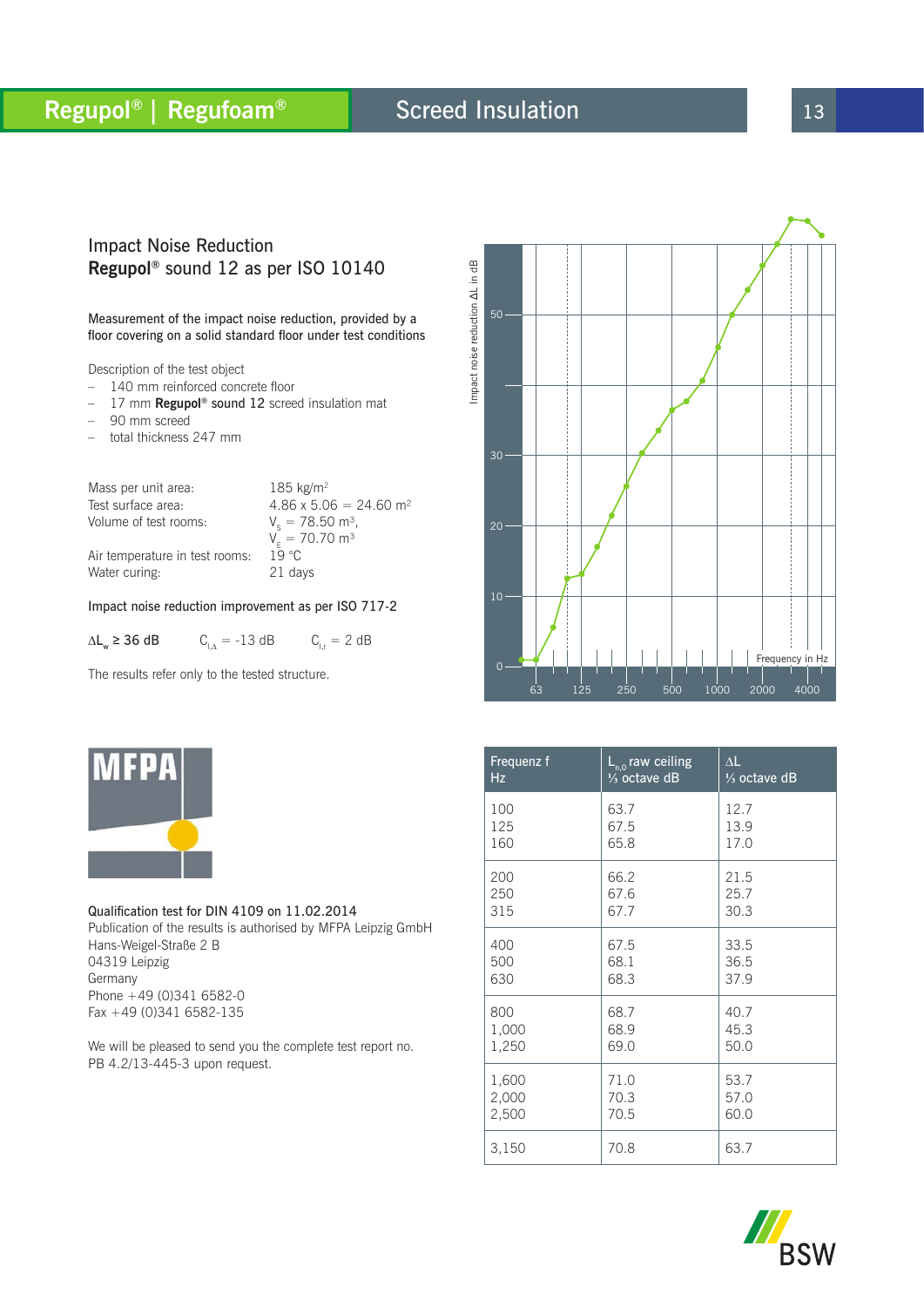### Screed Insulation

## **Regupol®** sound 47

Largely rot-, moisture-, age- and deformation-resistant, permanently elastic

Material PU-bonded rubber fibres

Standard delivery form in rolls of 14.95 m² each, 13,000 x 1,150 x 8 mm

Temperature resistance from  $-20$  °C to  $+80$  °C

Colour anthracite



Settlement (mm)  $\vert$  Bedding modulus

 $(MN/m<sup>3</sup>)$ 

**Regupol®** sound 47, dimpled on underside

 $\Omega$ 

Compressive stress (N/mm²)

0.0015

### Physical Data

weighted impact noise reduction as per ISO 717-2  $\Delta L_{w}$  ≥ 22 dB

Mean value for dynamic rigidity as per DIN EN 29052-1 s' t ≤ 47 MN/m³

Thermal conductivity  $λ = 0.075$  W/mK

Thermal resistance  $R = 0.1031$  m<sup>2</sup>K/W

Fire classification according to DIN 4102/DIN EN 13501-1 Class E (B 2)

Maximum traffic load up to 3,000 kg/m² (30 kN/m2)

Maximum traffic load

Compressibility as per DIN EN 12431  $c \leq 1.0$  mm

General Technical Approval: Z-23.21-1694

European Technical Approval: ETA-10/0056

Mean value of impact noise reduction according to German Technical Approval

Performance and evaluation of test as per DIN 18134, sample measurements and testing facility as per DIN EN 826. Tested by Technical University Dresden. 0.0059 0.0118 0.0206 0.0294 0.0118 0.476 0.863 1.284 1.605 1.066 12.0 14.0 16.0 18.0 11.0

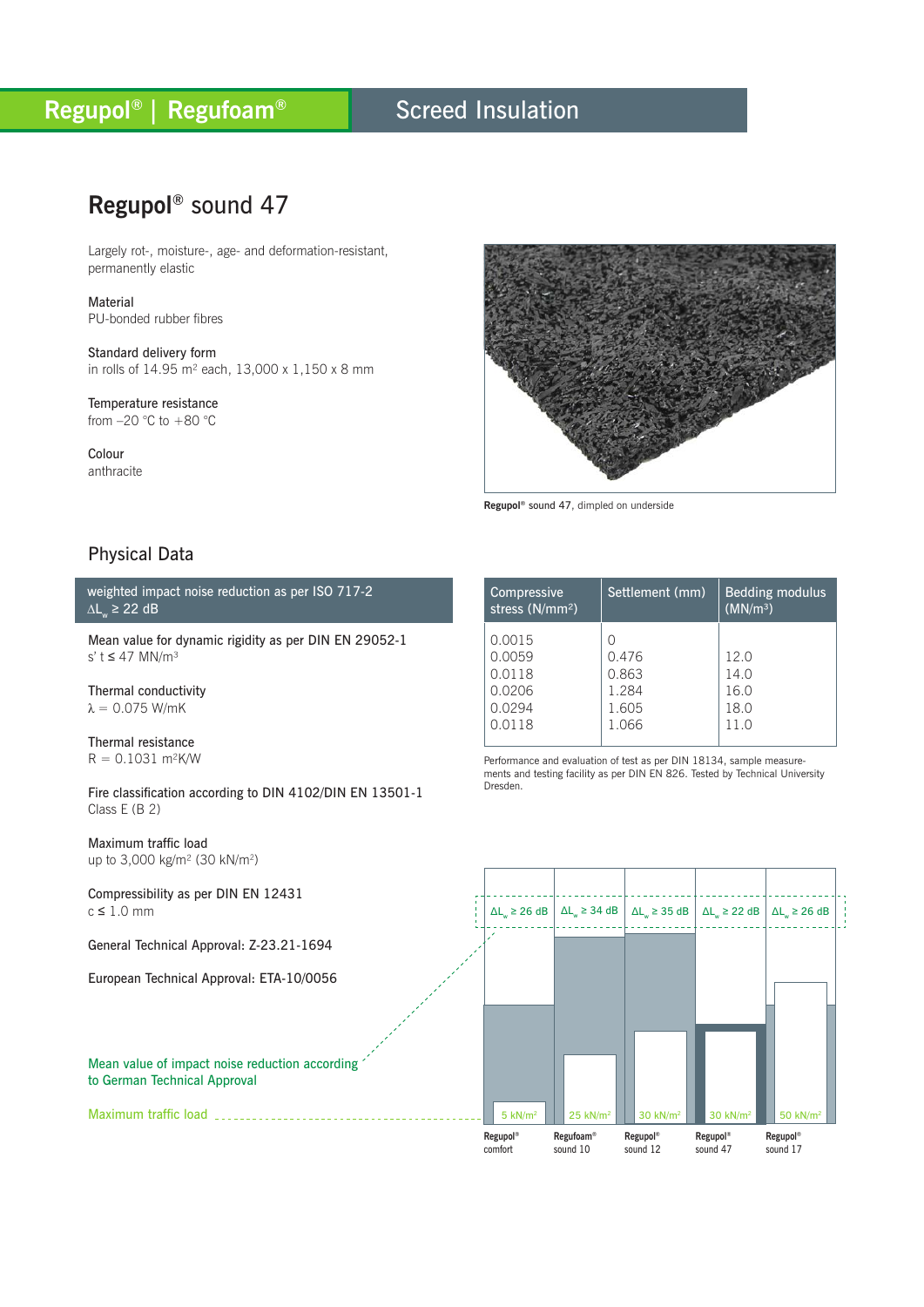# **Regupol<sup>®</sup> | Regufoam® 8** Screed Insulation 15

## Screed Insulation

### Impact Noise Reduction **Regupol®** sound 47 as per ISO 10140

Measurement of the impact noise reduction, provided by a floor covering on a solid standard floor under test conditions

Description of the test object

- 140 mm reinforced concrete floor
- 8 mm **Regupol®** sound 47 screed insulation mat
- $-$  0.2 mm PE-foil
- 75 mm screed
- total thickness 223 mm

Mass per unit area: 142 kg/m<sup>2</sup> Test surface area:  $4.67 \times 4.30 = 20.10 \text{ m}^2$ Volume of test rooms:  $V = 64.50 \text{ m}^3$  $V_{E}^{S} = 58.90 \text{ m}^{3}$ <br>24 °C Air temperature in test rooms:  $24 °C$ <br>Water curing: 21 days

Water curing:

#### Impact noise reduction improvement as per ISO 717-2

 $\Delta L_w$  ≥ 23 dB  $C_{\perp\Delta}$  = -13 dB  $C_{\perp r}$  = 2 dB

The results refer only to the tested structure.



Qualification test for DIN 4109 on 23.07.2013 Hans-Weigel-Straße 2 B 04319 Leipzig Germany Phone +49 (0)341 6582-0 Fax +49 (0)341 6582-135

We will be pleased to send you the complete test report no. PB 4.2/13-189-2 upon request.



| Frequency f | $\overline{L}_{n,0}$ raw ceiling | $\Delta L$              |
|-------------|----------------------------------|-------------------------|
| Hz          | $\frac{1}{3}$ octave dB          | $\frac{1}{3}$ octave dB |
| 100         | 59.4                             | $-2.0$                  |
| 125         | 66.2                             | 2.6                     |
| 160         | 63.7                             | 4.8                     |
| 200         | 64.4                             | 7.6                     |
| 250         | 64.3                             | 12.3                    |
| 315         | 66.0                             | 16.7                    |
| 400         | 66.3                             | 20.5                    |
| 500         | 66.7                             | 24.3                    |
| 630         | 67.0                             | 27.6                    |
| 800         | 68.2                             | 30.8                    |
| 1,000       | 68.7                             | 33.1                    |
| 1,250       | 68.7                             | 35.3                    |
| 1,600       | 69.2                             | 38.8                    |
| 2,000       | 69.3                             | 44.4                    |
| 2,500       | 69.9                             | 50.3                    |
| 3,150       | 70.9                             | 56.2                    |

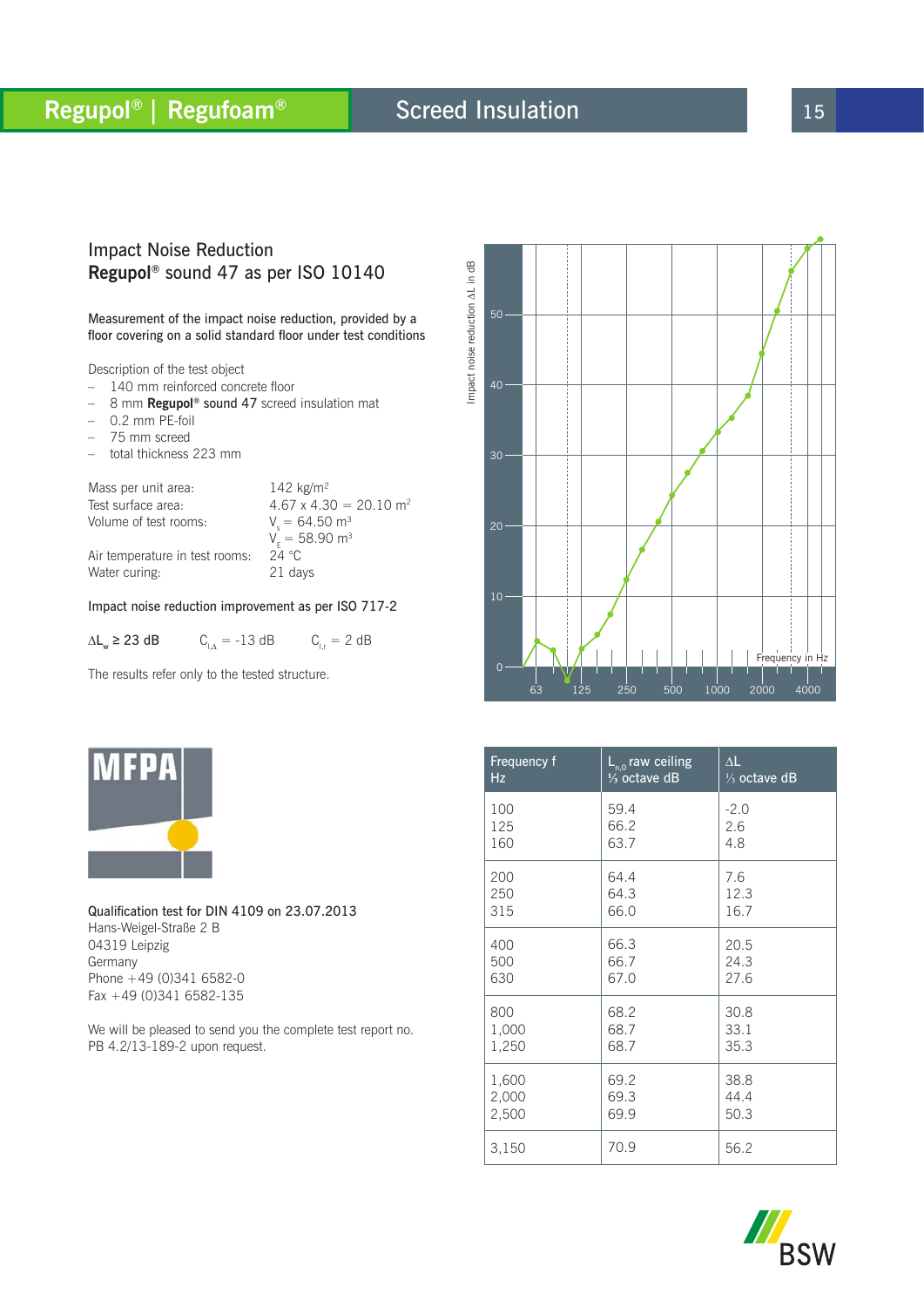### Screed Insulation

## **Regupol®** sound 17

Largely rot-, moisture-, age- and deformation-resistant, permanently elastic

Material PU-bonded rubber fibres

Standard delivery form 1,200 x 1,000 x 17 mm, 60 m² per pallet

Temperature resistance from  $-20$  °C to  $+80$  °C

Colour anthracite

Upper side laminated with green aluminium foil.

### Physical Data

weighted impact noise reduction as per ISO 717-2  $\Delta L_{w}$  ≥ 26 dB

Mean value for dynamic rigidity as per DIN EN 29052-1 s' t ≤ 17 MN/m³

Thermal conductivity  $\lambda = 0.08$  W/mK

Thermal resistance  $R = 0.2162$  m<sup>2</sup>K/W

Fire classification according to DIN 4102/DIN EN 13501-1 Class E (B 2)

Maximum traffic load up to 5,000 kg/m² (50 kN/m2)

Compressibility as per DIN EN 12431  $c \leq 2.0$  mm

General Technical Approval: Z-23.21-1741

European Technical Approval: ETA-10/0057

#### Mean value of impact noise reduction according to German Technical Approval

Maximum traffic load



**Regupol**® sound 17, dimpled on underside

| Compressive<br>stress (N/mm <sup>2</sup> )               | Settlement (mm)                | <b>Bedding modulus</b><br>(MN/m <sup>3</sup> ) |
|----------------------------------------------------------|--------------------------------|------------------------------------------------|
| 0.0025<br>0.0098<br>0.0196<br>0.0343<br>0.0490<br>0.0196 | 1.4<br>2.6<br>39<br>4.7<br>3.2 | Ω<br>7.0<br>8.0<br>9.0<br>10.0<br>6.0          |

Performance and evaluation of test as per DIN 18134, sample measurements and testing facility as per DIN EN 826. Tested by Technical University Dresden.

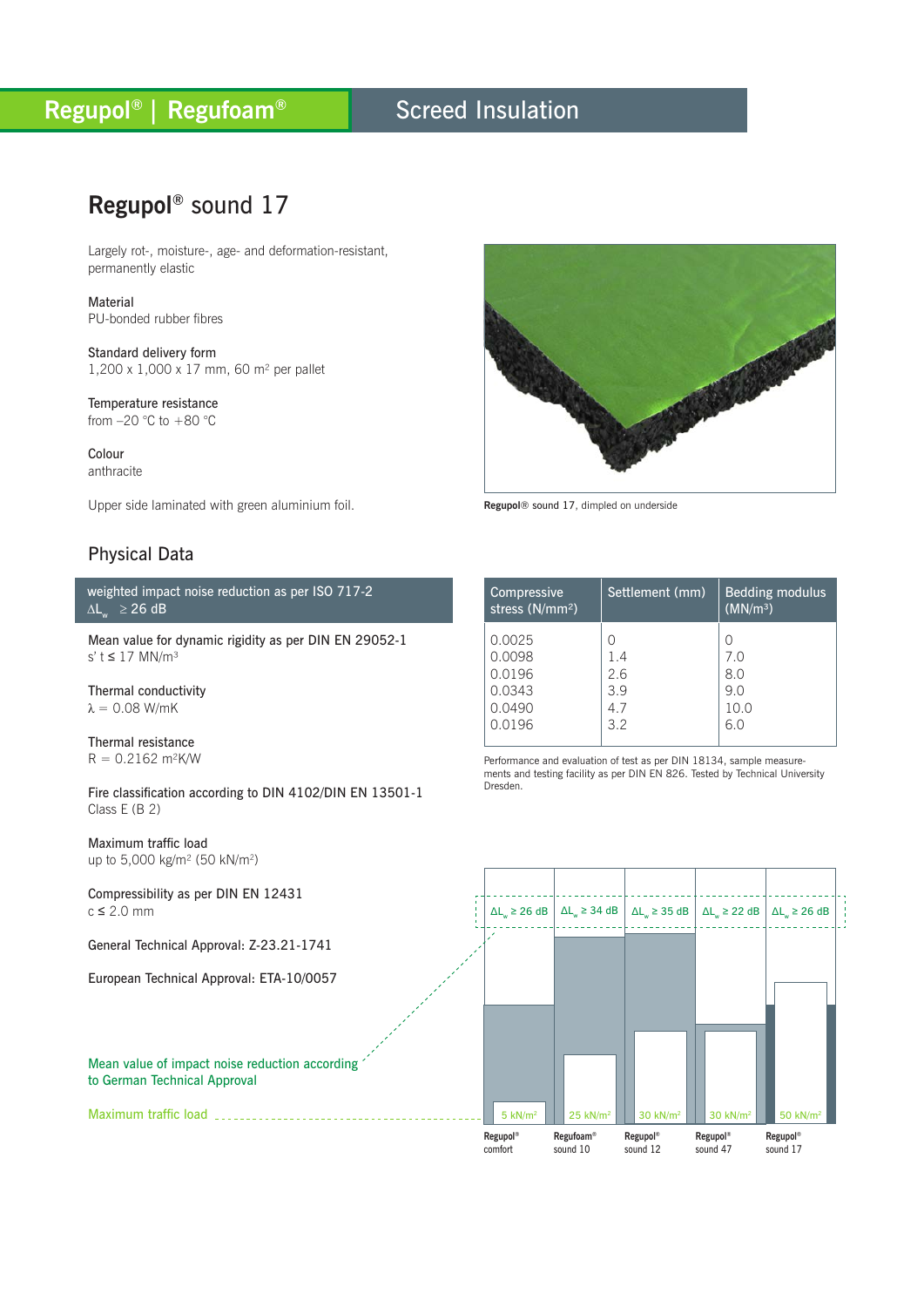# **Regupol<sup>®</sup> | Regufoam® 8** Screed Insulation **17** 17

## Screed Insulation

#### Impact Noise Reduction **Regupol®** sound 17 as per ISO 10140

Measurement of the impact noise reduction, provided by a floor covering on a solid standard floor under test conditions

Description of the test object

- 140 mm reinforced concrete floor
- 17 mm **Regupol®** sound 17 screed insulation mat
- $-115$  mm screed
- total thickness 272 mm

Mass per unit area: 220 kg/m<sup>2</sup> Test surface area:  $4.67 \times 4.30 = 20.10 \text{ m}^2$ Volume of test rooms:

Air temperature in test rooms:

 $V_e = 64.50$  m<sup>3</sup>  $V_{E} = 58.90$  m<sup>3</sup><br>18 °C Water curing: 21 days

#### Impact noise reduction improvement as per ISO 717-2

 $\Delta L_w \ge 27$  dB  $C_{1\Delta} = -13$  dB  $C_{1r} = 2$  dB

The results refer only to the tested structure.



Qualification test I for DIN 4109 on 30.01.2014 Publication of the results is authorised by MFPA Leipzig GmbH Hans-Weigel-Straße 2 B 04319 Leipzig Germany Phone +49 (0)341 6582-0 Fax +49 (0)341 6582-135

We will be pleased to send you the complete test report no. PB 4.2/13-444-3 upon request.



| Frequency f | $L_{n,0}$               | $\Delta L$              |
|-------------|-------------------------|-------------------------|
| Hz          | $\frac{1}{3}$ octave dB | $\frac{1}{3}$ octave dB |
| 100         | 61.4                    | 4.0                     |
| 125         | 65.0                    | 5.0                     |
| 160         | 64.0                    | 9.1                     |
| 200         | 64.8                    | 11.3                    |
| 250         | 64.7                    | 13.8                    |
| 315         | 66.4                    | 18.0                    |
| 400         | 67.0                    | 22.5                    |
| 500         | 67.1                    | 25.9                    |
| 630         | 67.6                    | 30.2                    |
| 800         | 68.7                    | 34.5                    |
| 1,000       | 68.8                    | 37.4                    |
| 1,250       | 69.2                    | 37.4                    |
| 1,600       | 69.4                    | 38.4                    |
| 2,000       | 69.8                    | 41.7                    |
| 2,500       | 70.3                    | 49.5                    |
| 3,150       | 71.6                    | 59.1                    |

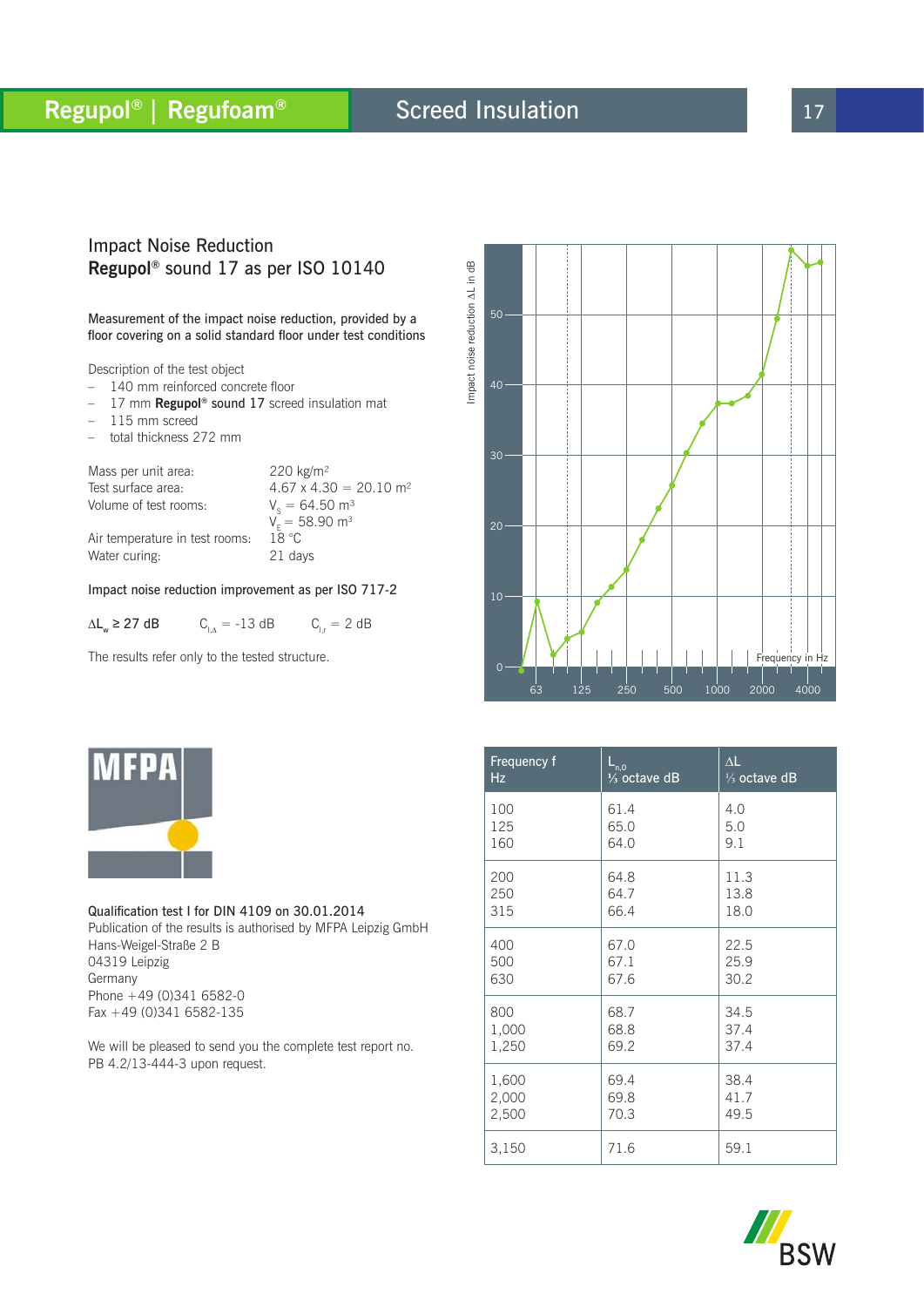## Screed Insulation

# **Regupol®** comfort

Largely moisture-, age- and deformation-resistant, permanently elastic, but protect against large volumes of water.

Material PU-bonded elastomers

Standard delivery form in rolls of 14.95 m² each, 13,000 x 1,150 x 8 mm

Temperature resistance from  $-20$  °C to  $+80$  °C

Colour grey, light and dark particles



**Regupol®** comfort, dimpled on underside

### Physical Data

weighted impact noise reduction as per ISO 717-2  $\Delta L_{w}$  ≥ 26 dB

Mean value for dynamic rigidity as per DIN EN 29052-1 s' t  $\leq$  15 MN/m<sup>3</sup>

Fire classification according to DIN EN ISO 11925-2/ DIN EN 13501-1 Class E (B 2)

Maximum traffic load up to 500 kg/m<sup>2</sup> (5 kN/m<sup>2</sup>)

Compressibility as per DIN EN 12431  $c \leq 0.8$  mm